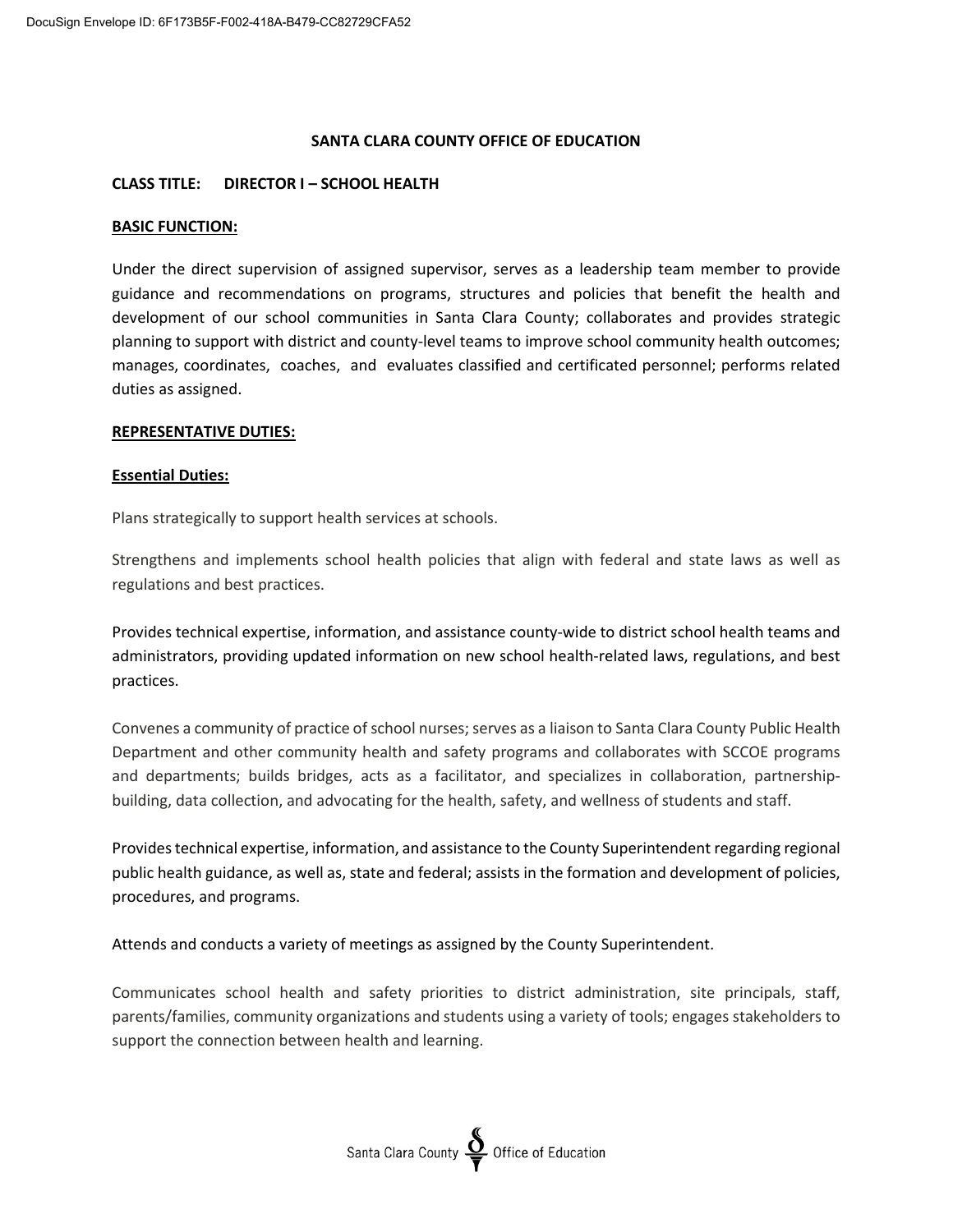## **DIRECTOR I – SCHOOL HEALTH continued Page 2**

Conducts assessments of student health needs and evaluates school health policies, activities, and programs with the purpose of researching funding opportunities; uses data to develop funding proposals to support programs, services, and special initiatives and develops and manages a school health budget; uses best practices to evaluate activities; represents the County Superintendent at designated committees.

Provides professional development for local education agencies and county-wide school health services personnel on policies, best practices, professional growth, and the implementation of health-related programming.

Directs and evaluates the performance of assigned staff; interviews and selects employees; recommends transfers, reassignments, terminations, and disciplinary actions; monitors departmental position control; assures appropriate application of bargaining unit agreements among supervised staff; plans, monitors and evaluates staff development programs, as well as professional growth and improvement plans to address identified areas of need.

# OTHER DUTIES:

Performs related duties as assigned.

# **KNOWLEDGE, ABILITIES, AND COMPETENCIES:**

# KNOWLEDGE OF:

Regional, State, and Federal health compliance issues, mandates, and regulations; Applicable sections of the State Education Code and other applicable laws, codes, regulations, policies, and procedures;

National School Nurse Standards of Practice and the ability to apply standards to School Nurse practice; Nursing process and applying the nursing process to support student health and learning; Appropriate scientific theory as a basis for decision-making in nursing practices; Strong oral and written communication skills; Operation of a computer and assigned software; Organizing and facilitating on-line meeting and training platforms, e.g. Zoom, etc.; Principles and praxis of administration, supervision, and training; Interpersonal skills using tact, patience, and courtesy; Public relations and speaking techniques.

# ABILITY TO:

Design training and presentations tailored to different and unique audiences;

Collaborate and build consensus amongst diverse groups and professional disciplines;

Plan, organize, control and direct operations and activities of school health programs;

Coordinate program and information with various departments, outside agencies and the public for smooth and effective program operations;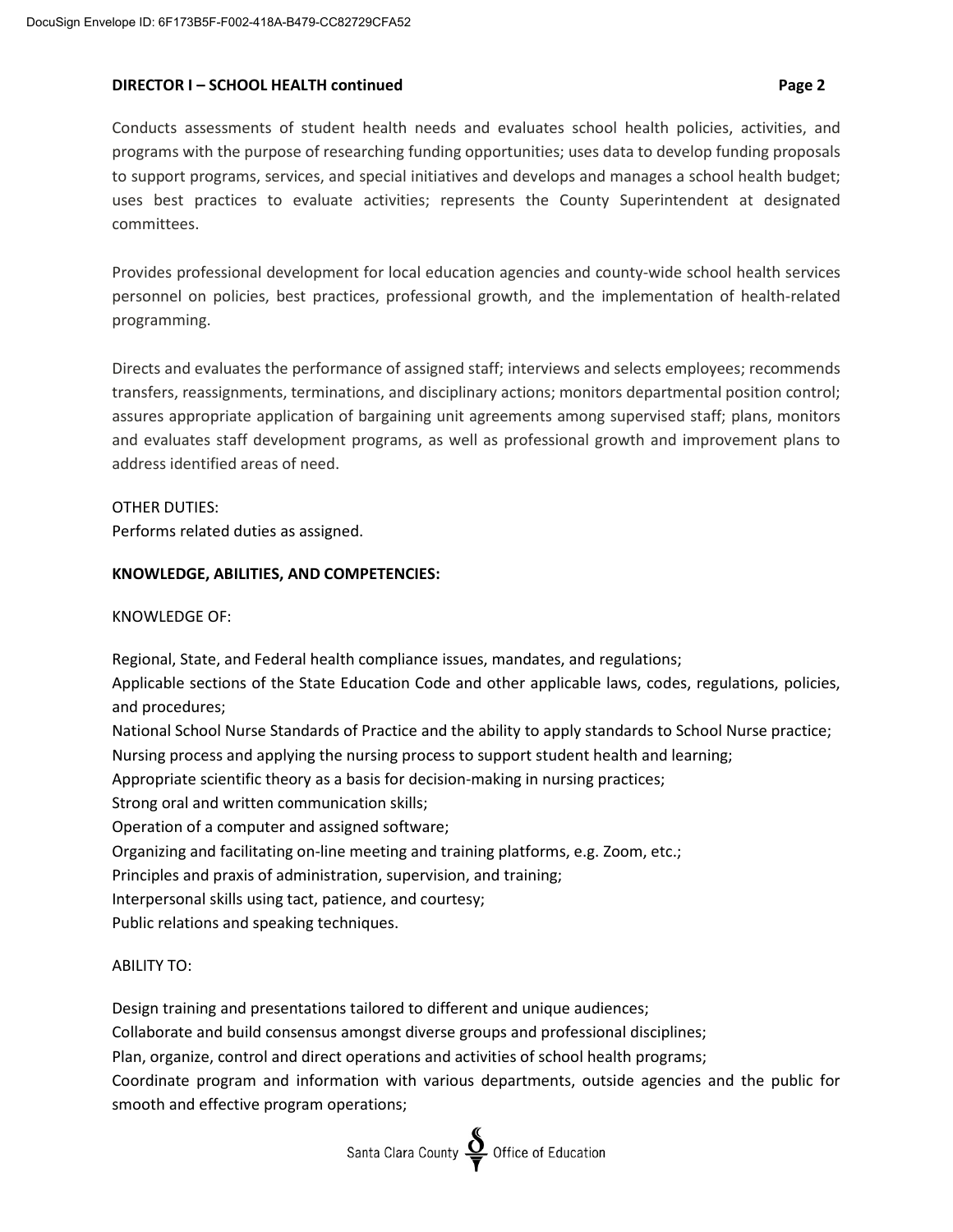## **DIRECTOR I – SCHOOL HEALTH continued Page 3**

Apply appropriate scientific theory as basis for decision making in nursing practices; Supervise and evaluate the performance of assigned personnel; Develop cooperative relationships with legislative advocates and agents of the Public Health system; Communicate effectively both orally and in writing; Interpret, apply, and explain rules, regulations, policies, and procedures; Operate a computer and assigned office equipment; Analyze situation accurately and adopt an effective course of action; Meet schedules and timelines; Work independently with little direction; Plan and prioritize work; Effectively manage available budgets to meet department's priorities and goals.

# **LEADERSHIP TEAM COMPETENCIES:**

Develops and fosters effective individuals and teams; Operationalizes the organizational vision, mission, goals, shared values, and guiding principles; Demonstrates emotional intelligence; Models inclusive, effective, and authentic communication; Applies knowledge of the intersectionality of race, equity, and inclusion; Builds and sustains positive, trusting relationships; Conducts SCCOE operations with the highest moral, legal, and ethical principles.

# **EDUCATION EXPERIENCE:**

Any combination equivalent to a Bachelor's degree in Nursing; five (5) years of demonstrated successful experience as a School Nurse or a Public Health Nurse; five (5) years increasingly responsible experience in school nurse administration or leadership.

# **LICENSE AND OTHER REQUIREMENTS:**

Administrative Services Credential Current Registered Nurse (RN) License; School Nurse Services Credential Public Health Nurse Certificate; and California Driver's License.

# **WORKING CONDITIONS:**

ENVIRONMENT: Office environment Driving a vehicle to conduct work

PHYSICAL DEMANDS: